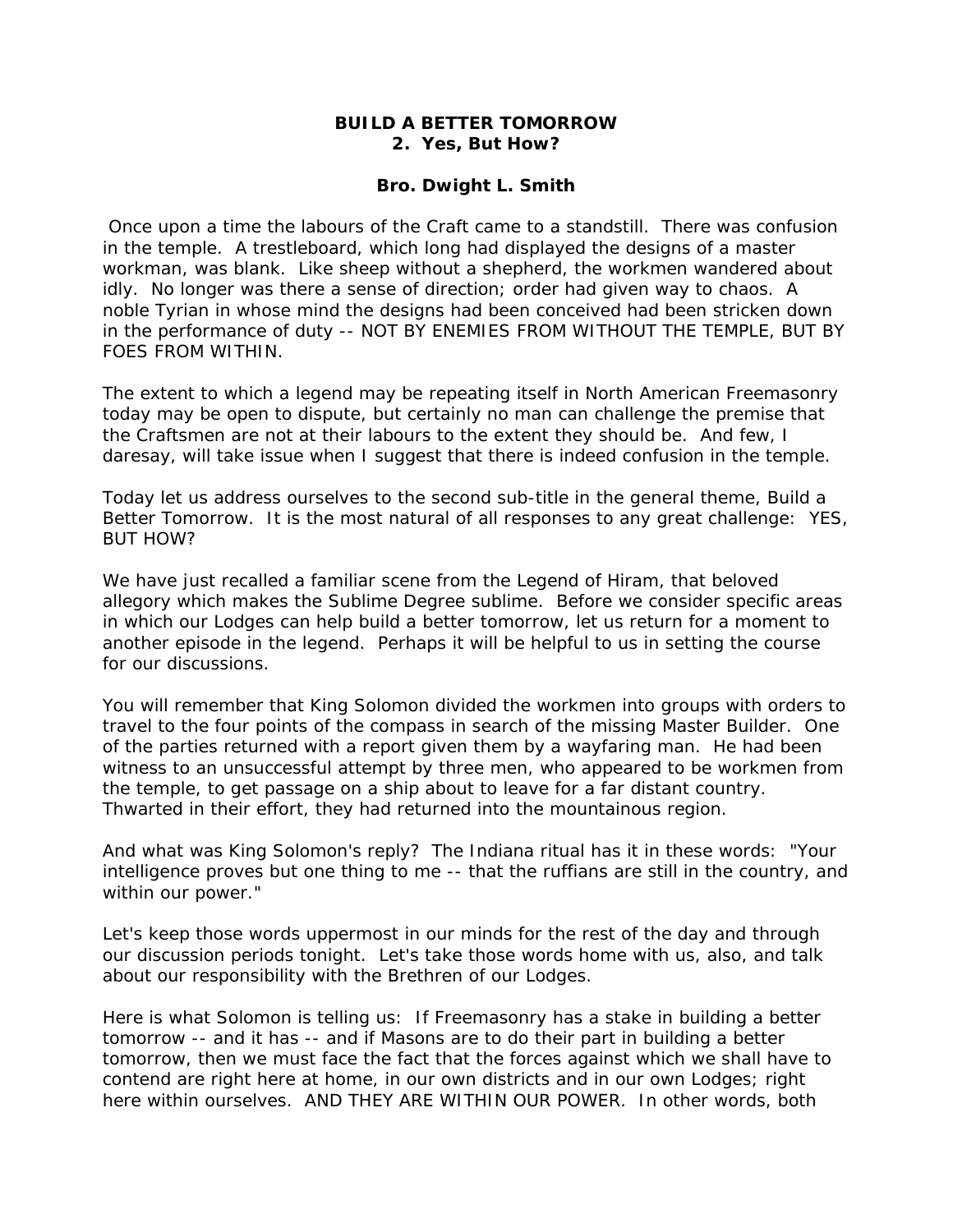the problem and the answer may be found in our own backyard. If we have the will to do so, we can do something about it.

Ah, yes, indeed, but how?

Very well, let's talk about how. At the outset, however, I have news for you. I am hereby imposing a moratorium on myself. It will be a moratorium on any mention or discussion of the old familiar excuses that Freemasons like to repeat whenever they get together; the aged scapegoats brought out to cover up the fact that Masonic Lodges, by and large, aren't doing the job that Masonic Lodges should be doing.

And so there will be no wringing of hands from me on declining membership of the last several years; or poor attendance at Lodge meetings; or Master Masons who fail to memorize the catechism of the Third Degree; or that Freemasonry doesn't seem to be attracting young men or professional men to the extent we should like it to do; or how much it costs to operate a Lodge; or the common complaint that men petition our Lodges for the degrees, receive those degrees and we see them no more.

There will be no talk from me on the subject of competition, whether it be television, curling in Canada or bowling in the United States, fishing, boating, camping, a multitude of other organizations and activities -- you name it, and we can tell you how it competes with Freemasonry for the time, interest and loyalty of our Brethren.

Best of all, you'll not hear from me even once that Masonry is "hiding its light under a bushel," which is nothing more than a King James Version way of saying that we should seek publicity, be seen and heard and talked about (in a favourable light, of course), going to ridiculous lengths, if necessary, to be in the public eye.

Instead of all these, let's think about how each Lodge, working within its own sphere of influence and within the framework of Masonic tradition, can help Freemasonry to do its part in building a better tomorrow.

At this juncture I am faced with something of a dilemma. As a guest in this Jurisdiction, it ill behooves me to be critical of the regulations and practices of my host, or to tell you how I believe you should operate.

And so, here is the approach that I shall make, with perfect immunity, I trust. Have you ever heard anyone say "If I had my druthers"? It is an old colloquial expression from American pioneer days. Originally it was something like "If I had a choice, I'd rather it would be this." With the carelessness of frontier speech, that soon became, "If I had a choice I'd druther it would be this." Eventually it was, "If I had my druthers."

What I am saying, then, is, "If I had my druthers -- my choice -- Masonic Lodges would fix their sights on some things that are basic, and strive mightily to operate in accordance with those fundamentals.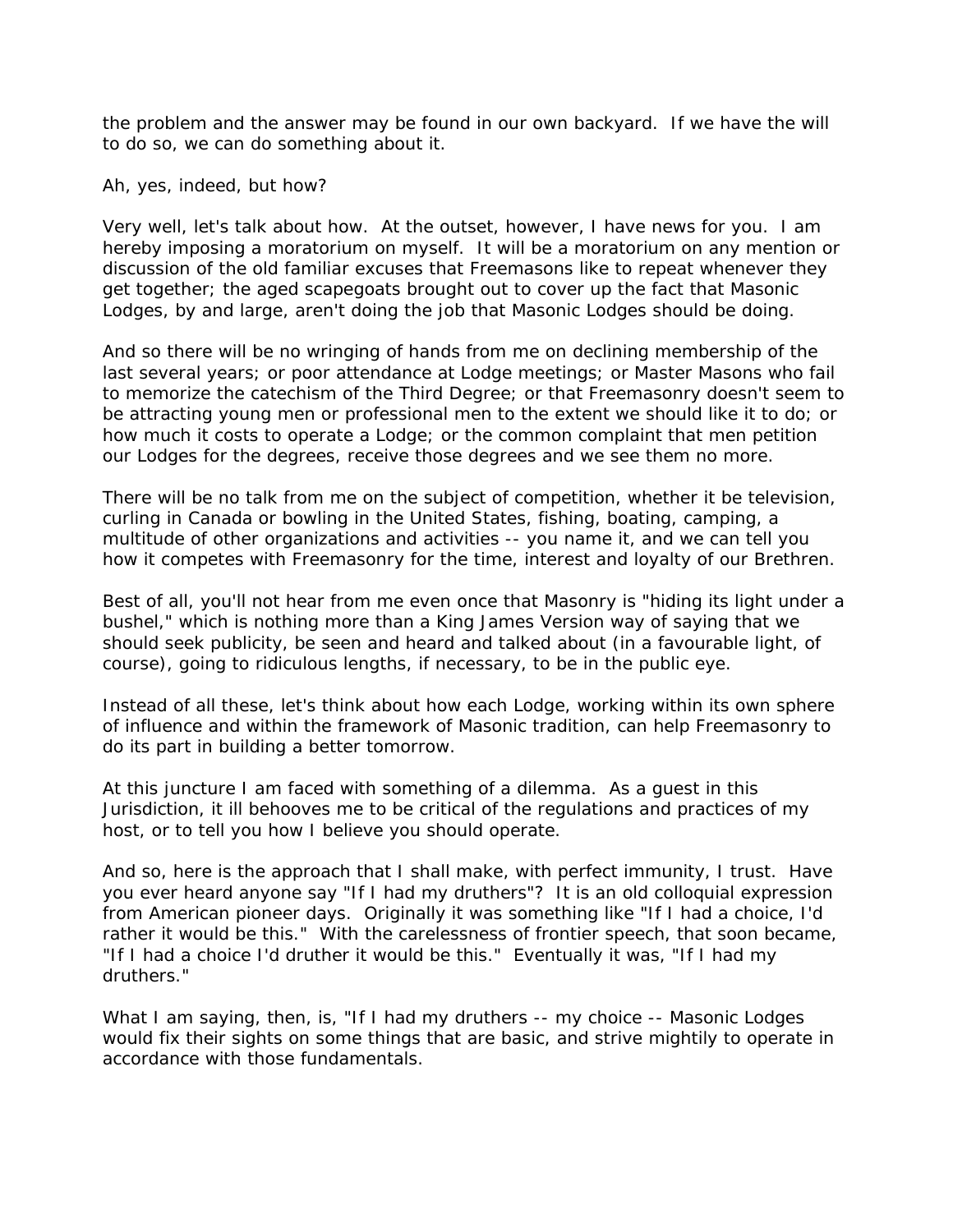First, if I had my druthers, the leadership of our Lodges in Alberta and Indiana, and all across the land, would start asking themselves some pointed questions -- some embarrassing questions, if you please -- such as this one: "Brethren, do we have our priorities in the proper order? And if we do not, then what can we do to get back in the proper order, so that first things will be first?"

The great American essayist and poet Ralph Waldo Emerson lamented the fact the "THINGS are in the saddle / And ride mankind."

Hence, when we speak of those forces that "are still in the country, and within our power," we must not overlook THINGS. All we have to do is to converse with our Brethren to observe how, to a very real extent, THINGS have ceased to be our servants and have become our masters. We are the servants of our temples, servants of the dollars required to maintain them and of the insurance premiums needed to protect our investment, servants of the new heating plant, the repairs to the roof, the carpet that is wearing out, the taxes.

And so what happens? All too often our priorities get out of order and we become more attentive to ways in which we can stay alive than in following our avowed purpose of creating and maintaining an atmosphere in which men can experience brotherhood as they never have experienced it before and in a manner not to be found in any other place. We forget that we are here to help men improve themselves; to teach rough ashlars how to become perfect ashlars.

The inevitable result of letting our priorities get out of order is that we become preoccupied with numbers and dollars. We need the dollars to keep alive, and therefore we need numbers, and we need them enough that sometimes we lower the bars, pull down the standards, to get more numbers to get more dollars. And when our standards are lowered ever so little, the entire structure is weakened. Remember Gresham's Law of economics -- that when bogus money is in circulation, good money doesn't drive it out; on the contrary, the bogus drives out the good? Gresham's Law applies in Freemasonry also. For when we compromise a bit and use inferior material, we need not expect that which is sound to eliminate that which is substandard. It can work the other way. Frightening thought, isn't it?

Our future, then, depends on our ability to look beyond numbers and dollars to the quality of our membership and the quality of our leadership, and to the basic purpose for which we are here. One North American Masonic leader admonishes us never to lose sight of the fact that "all institutions that are devoted to the cultivation of the best that is in man are having troubled times in this period of our civilization." Freemasonry does not stand alone. But Freemasonry does have its own peculiar gift, its unique appeal, that will work to our advantage if only we have the eyes to see it and the will to use it.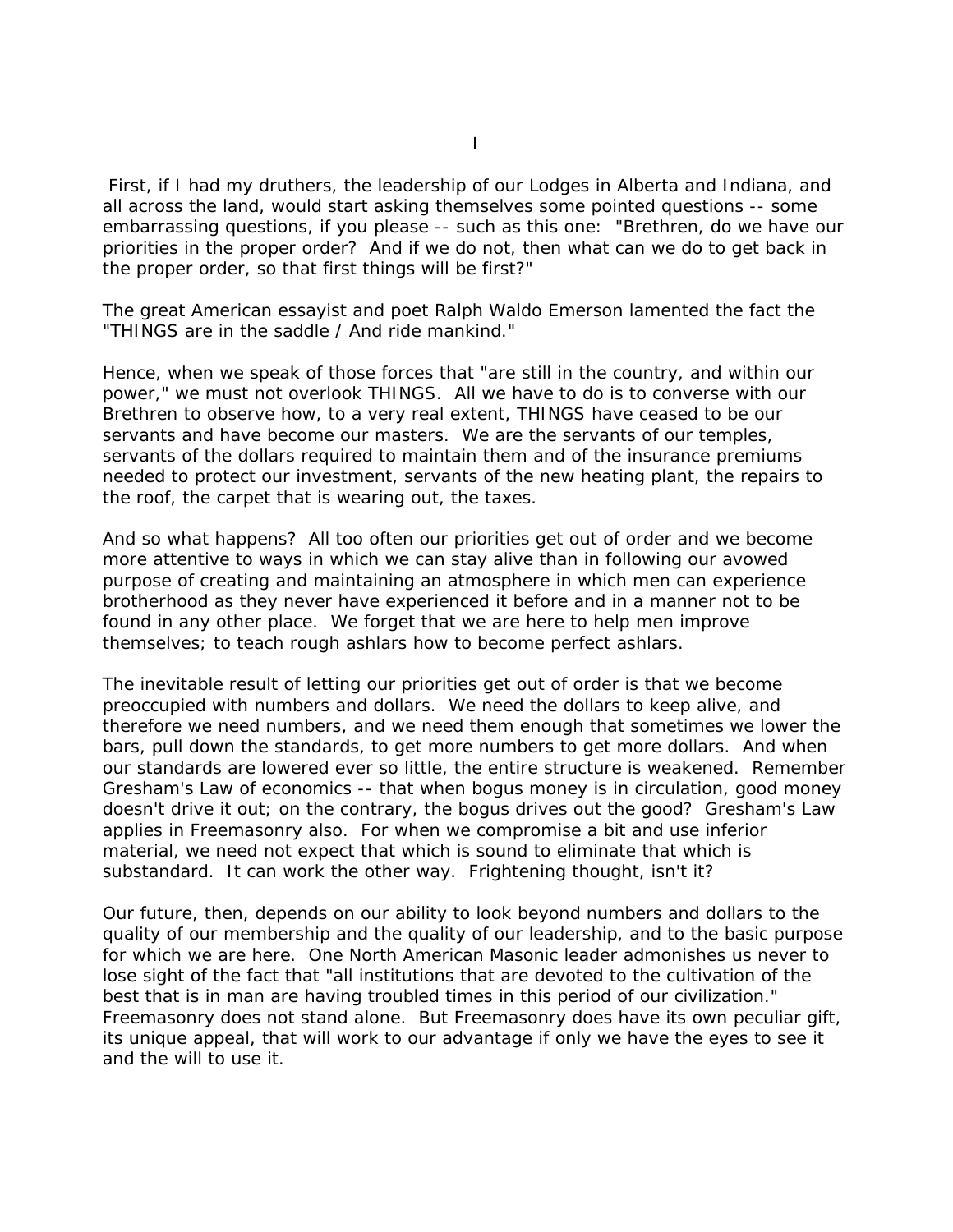If I had my druthers, our Lodges in Canada and the United States would, at long last, accept the fact that it takes time to make a Mason. A perfect ashlar cannot be made out of a rough ashlar in three easy lessons. Becoming a Mason -- a real-for-sure Mason -- is a lifetime job if we really work at it.

One of the weakest links in our Masonic chain is the reluctance, or outright refusal, of our Lodges to spend the time necessary to give the new Mason good and wholesome instruction for as long as he displays any interest. The strongest indictment I could level against the Masonic Fraternity in our two great countries is that the Brethren are in too great a hurry to confer the three degrees and get it over.

In the first place, there is a gross lack of understanding as to what constitutes Light, and More Light, and Further Light. Too many of our Brethren seem to think that memorizing the answers to some questions is all that is necessary to make a Freemason. Certainly it is all that is required for advancement. But what do we do when an eager young Mason, thrilled beyond description at his experience, wants to know more? The reason for this and for that? How did it all come about? What does this emblem mean, and that emblem? And how all this can be applied in the everyday life of a Mason?

What do we do with him? The answer is nothing short of a major tragedy. For the most part, we do nothing. We give him the "brush-off", letting him know, in effect, that we haven't time for him. Hence, another disillusioned Mason looks elsewhere, going to the other bodies in the hope that he will ding there what we failed to provide, or, worse yet, losing all interest in the Craft. He asks for bread; we give him a stone.

Of course I can appreciate the fact that Lodge officers may be devoting about all the nights to Freemasonry that they can spare. But why not enlist the services of Brethren who are NOT officers? We might be amazed at the contribution they could make to the good of the order.

If Freemasonry has a stake in building a better tomorrow, and if Lodges acknowledge their responsibility in such a noble effort, then here is one of the forces still in the country, and within our power. The greatest service the Lodges of Alberta could render to Freemasonry in this period of our history would be to make available facilities and occasions whereby interested Masons, young and old, can meet informally for food and drink and conversation and exchange of ideas and Further Light in Masonry. Away with endless memorizing! Away with the idea that learning the answers to a catechism is the beginning and the end of the search for Light!

I shall have more to say on this subject before I finish.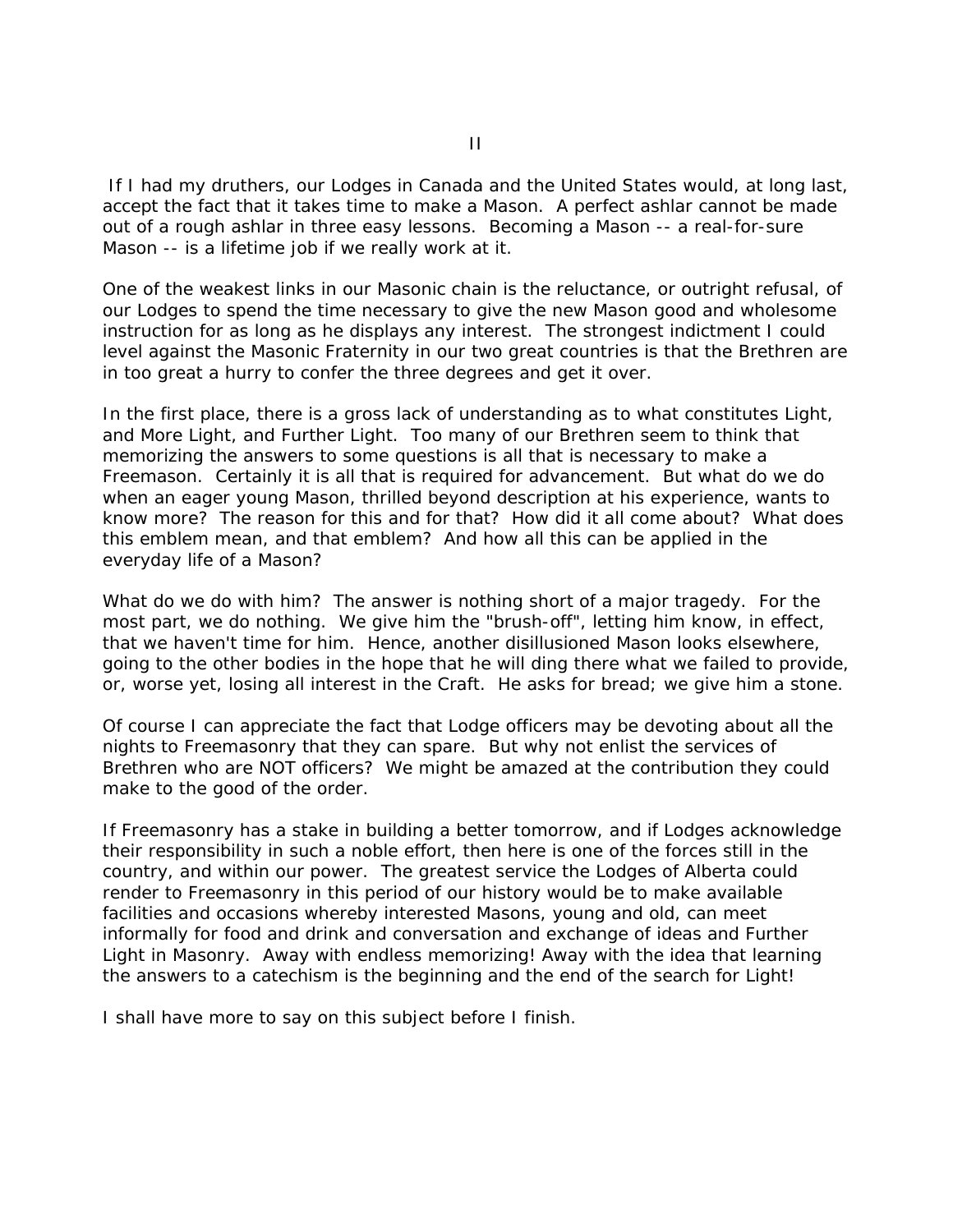If I had my druthers, our Lodges would be smaller in size and there would be more of them -- many, many more. North American Freemasonry, and especially that in the United States, has consistently run counter to the time-tested experience of the Fraternity in the British Isles and on the European continent in this respect. Some of us insist that it doesn't work to the good of the Craft when Lodges become large and impersonal, regardless of how many petitions a large Lodge may receive or how wealthy it may be. It isn't size that counts, nor is it the number of degrees conferred. What counts is brotherhood and camaraderie, the privilege of close fraternal association in a fellowship of kindred spirits, the opportunity for growth through involvement in that which is great and challenging and inspiring, the privilege, perhaps, of presiding in the East.

Smaller Lodges could meet less frequently, and there could be more diversity in the meetings, more opportunities for gatherings of a social nature, more discussions of what Freemasonry is all about, more occasions when the Brethren could assemble about the festive board for physical, mental, intellectual and spiritual refreshment. We might keep these thoughts in mind the next time we are disposed to be critical of a new member who ceases coming to Lodge and develops interests elsewhere. It could be a case of disenchantment; he could be searching for that which his Lodge should have given him, but didn't.

At this point we come to a road block. When we get on the subject of limiting the size of Lodges, many will agree in principle, but few will be prepared to offer an acceptable and workable plan as to how it could be done. Limitation by Grand Lodge legislation would be, in my opinion, a serious mistake. As I see the picture today, the benefits to be derived from smaller Lodges can be realized only over a long period of years and with leadership that is patient and tireless and unshakable in its devotion to an ideal. With Grand Lodge encouragement always available but never insisted upon, I believe the seeds could be sown to germinate within the Lodges, so that when the time for action became ripe, it would come from the Brethren themselves.

Do Masons approaching the nineteen-eighties have that kind of patience? I doubt whether they do in Indiana. The sad aspect of the problem is that economics may force us to do what we haven't the vision to do.

IV

 If I had my druthers, North American Lodges and Grand Lodges would develop a more acute awareness of the first of the Old Charges of a Freemason, the Charge which pertains to religious universality, or non-sectarianism, "that religion in which all men agree." Any serious student of our Craft must acknowledge, I believe, that the first of the Old Charges is the strength of Freemasonry wherever it exists in the world. As North American Masons we miss no opportunity to boast about our universality, at the same time taking great pains to ignore it.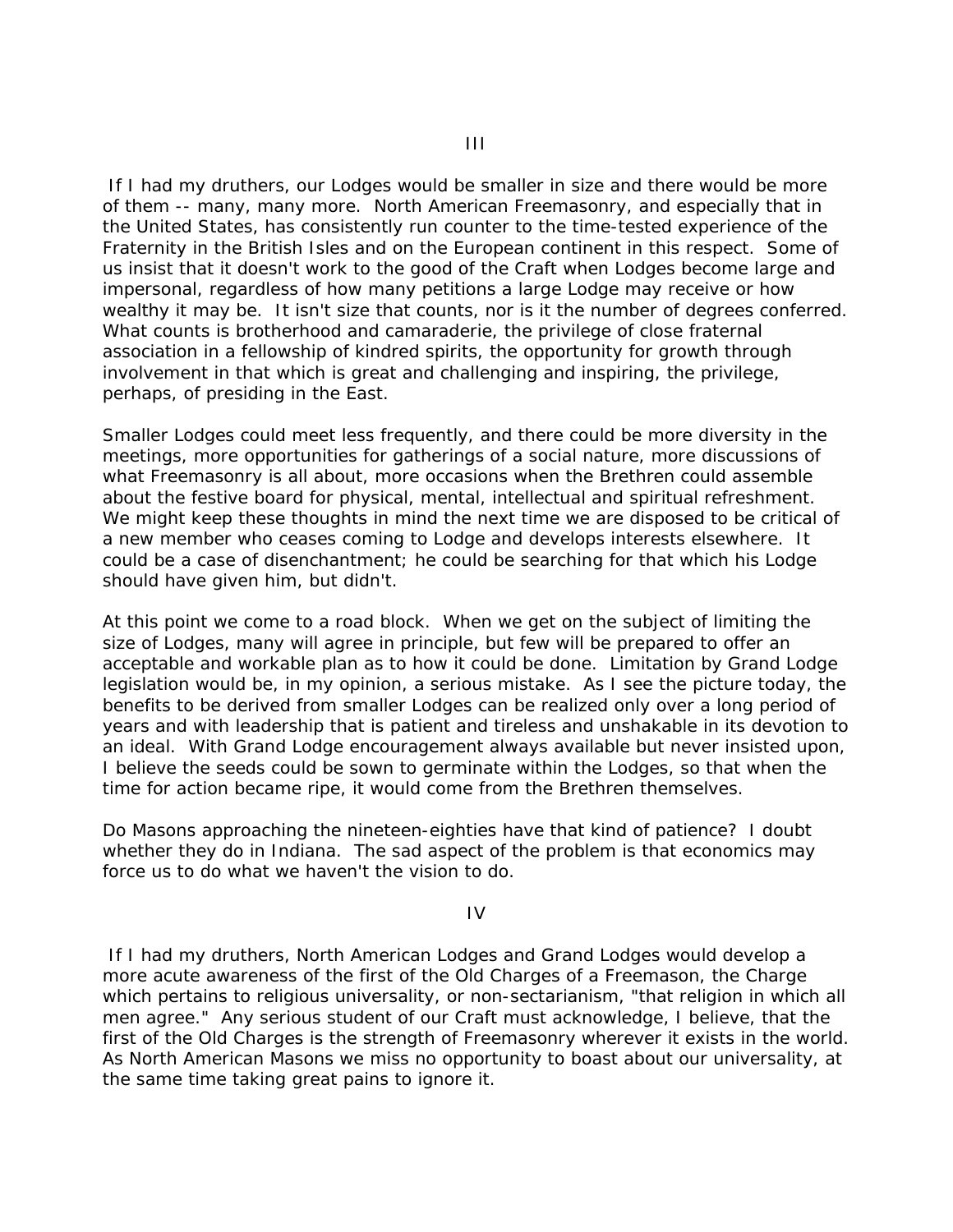It is a curious commentary on our Fraternity that in England more than a hundred years passed before the first of the Old Charges began to be taken seriously; that is, before some measure of acceptance began to be noted. It is an even more curious commentary that in the United States, for the most part, the Charge has not even yet become effective. Having no knowledge what the practice in Canadian Lodges may be, I make no comment. You can supply the answer.

I never cease to be amazed at how shocked some of my Masonic Brethren are when it begins to dawn upon them just what religious universality really means. These are the Brethren who have been told that the Masonic Lodge is the "handmaiden of the church;" whose conception of "that religion in which all men agree" can be described as a pleasant, jovial spirit of toleration enabling Presbyterians, and Methodist, and Baptists, and Brethren of other Protestant Christian denominations to sit in Lodge together without quarrelling over theology.

Late in 1973 and the early part of 1974 I went into the subject with thoroughness while preparing a research paper. The results of that study were significant, for they revealed many areas in which Freemasonry continues to pay little or no attention to the first of the Old Charges -- in ritualistic work, in the lectures, in prayers offered to the Great Architect, in laws, in regulations, in customs and practices. The study yields enough evidence for one to say, if he is of a mind to do so, that m to a great extent, Freemasonry in the United States has an established religion. And most of us who are sensitive on the subject are both distressed and outraged at the lengths to which some of our Christian Brethren will go to cram their religion (and mine) down the throats of our non-Christian Brethren.

Is not this a much-needed area for effort by Lodges in Alberta and in Indiana, and elsewhere in Canada and the United States, setting out on a quiet and low-key, but continuing, program to make our Brethren more keenly cognizant of what that Old Charge means? If we are interested in having well-informed Masons and better Masons in our Lodges, thereby to help our Fraternity do its part in building tomorrow, there is no better place to start.

## $\overline{V}$

 If I had my druthers, our leadership in the Lodges and on Grand Lodge level would take a long and critical look at the almost-standard Preston lectures used in our Lodges in Canada and the United States, particularly as to their content, the time of delivering them and the manner of their recitation.

Now I am well aware of the fact that to question anything pertaining to the ritual or the lectures is almost the equivalent of desecrating the flag or launching an attack on motherhood.

Furthermore, I think it likely that you are about to say to me, "You may be right, but what are you going to do about it?" And that is, indeed, a logical question, for although I do not know the practice in Alberta, I do know that in Indiana the lectures must be recited in full each time a degree is conferred and before the Lodge is closed.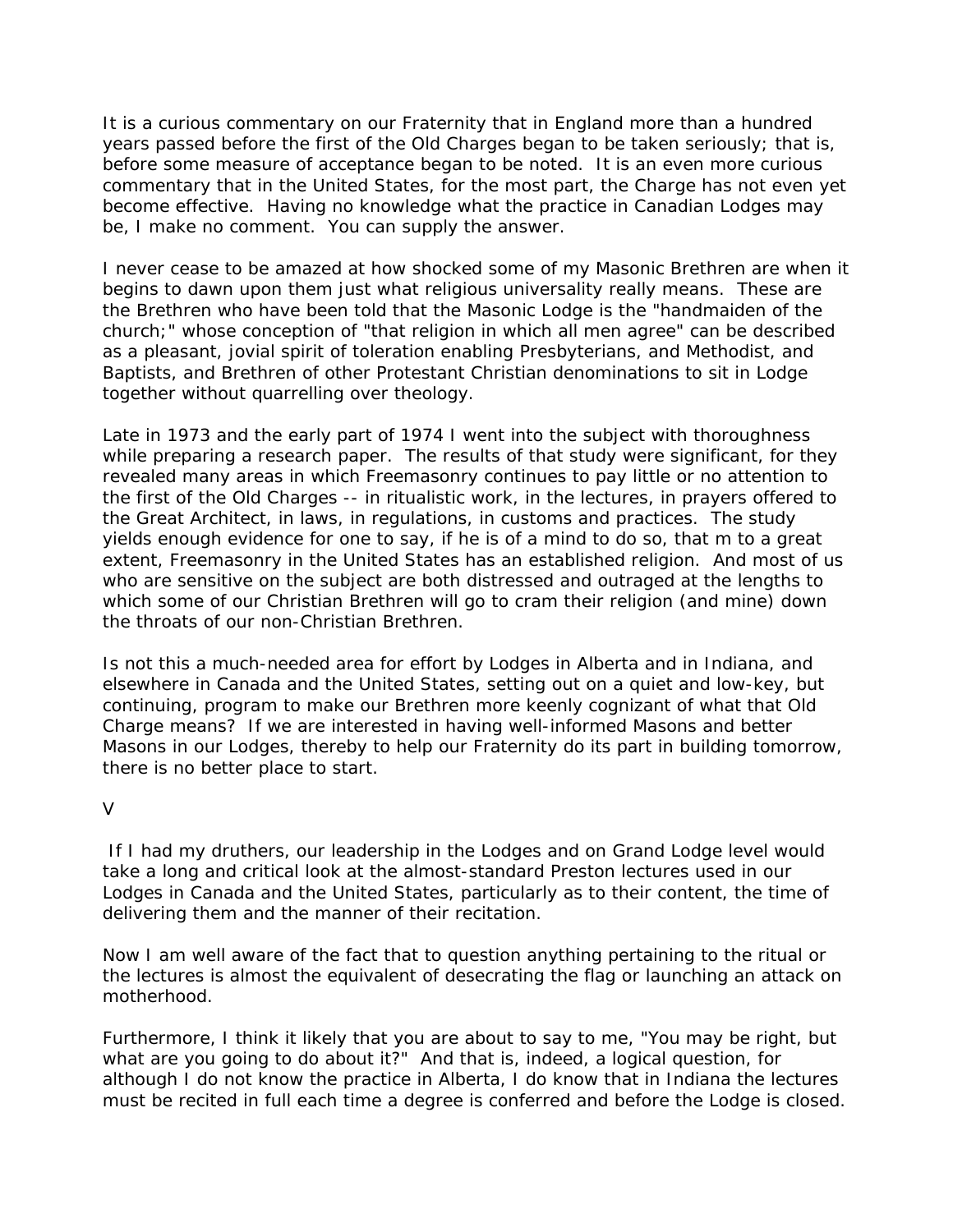Every word of the official lecture must be repeated, and then sometimes there are extra-ritualistic additions that happen to appeal to the Brother who is doing the lecturing.

Nothing is missed if the Lodge follows the law, and every time it must be the same. We unload the whole load as if we were never to see that exhausted candidate again, and in all too many instances we don't see him again. That fact of life shouldn't be surprising to us, but it is.

In expressing these thoughts, I speak as one who has delivered every one of the lectures of Ancient Craft Freemasonry, not once but many, many times. Long ago I began to have doubts. "Is this a practice that does something FOR Freemasonry?" I asked myself, "or is it doing something TO Freemasonry?"

The late Myron K. Lingle, Past Grand Master of Masons in Illinois, said it so very well: "It is the lecture that is emptying our Lodge rooms."

I find myself in complete agreement with Brother George S. Draffen, of Scotland, who writes,

William Preston's lectures, as opposed to his ceremonial ritual, were written for another age. If we are to instruct our candidates in the tenets of our Craft, some other Preston must arise and prepare for us a series of short educational talks which can be delivered either in Lodge or in a Lodge of Instruction.

Sadly enough, this is not a question that is likely to be viewed objectively and dispassionately. But it could be, and should. Certainly the Ancient Landmarks would not totter and crumble into ruins if some other Preston were to arise with new and better lectures suited to the new audience that already is here. If lectures as we know them should be recited at all, they should be in brief. And in my humble opinion, they should be designed for occasional use as material to stimulate discussion at a time other than when a degree is conferred, never as a mandatory addition to it.

Lest temperatures and blood pressures rise above normal, let me hasten to add that I'm realistic. There will be little or no abridgement of the Preston lectures soon. Not in North America. Someday, yes; but not now -- that is, not unless economics should step in and persuade us to do what we should have done long ago.

In the meantime, though, we could at least make some needed improvements. We could do something about inaccuracies and inconsistencies. There are too many, and the fact that we persist in repeating them does us no good. I am not familiar with your Canadian lectures, but if they are anything like those in the United States, I'll be hoping fervently for the day when those horrid visual aids and printed illustrations can be discarded forever and new ones, dignified and artistic, used in their stead. We deserve something better than the illustrations we have.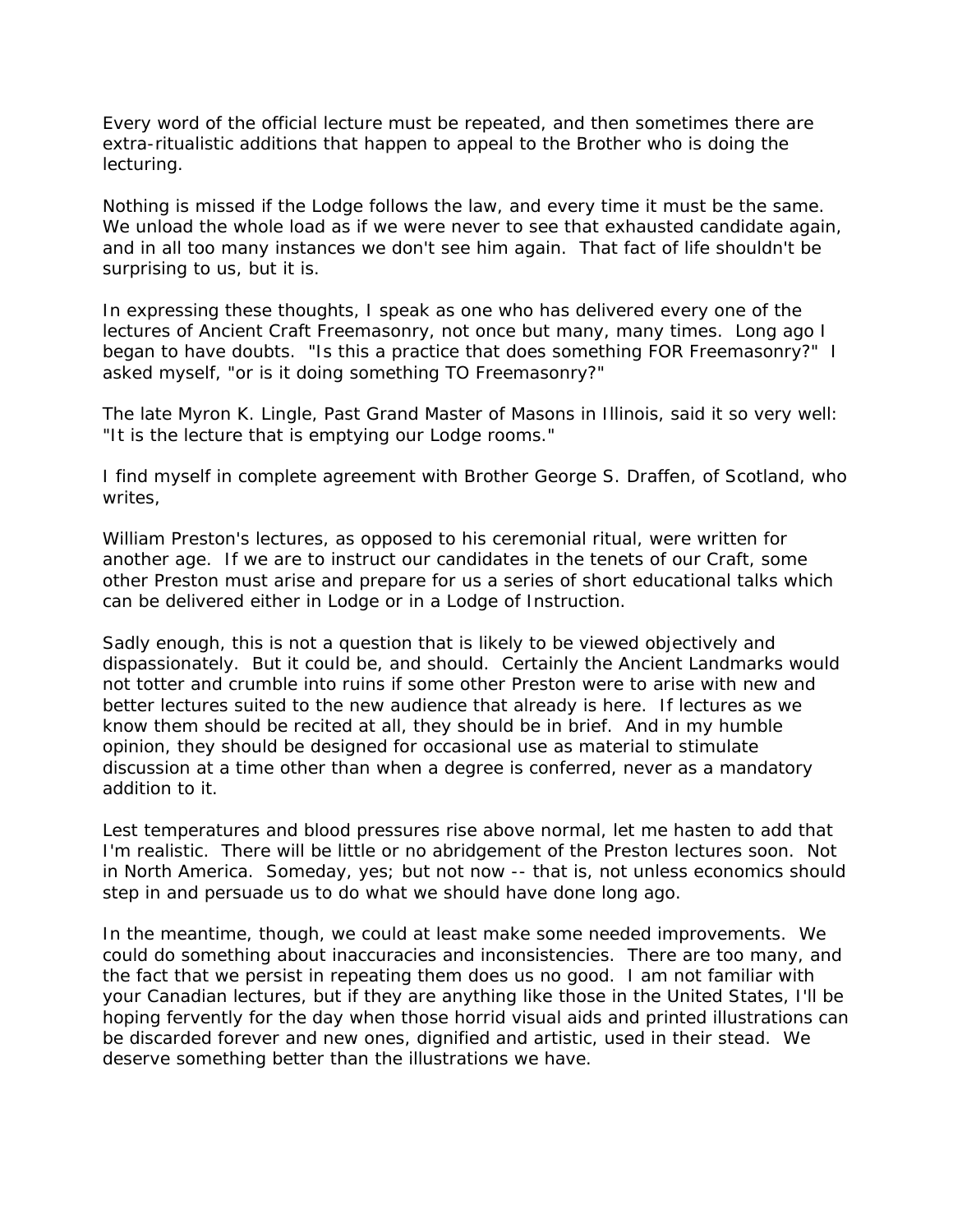Here again is a place where Lodges with imagination could institute programs featuring brief "capsule" type lectures dealing with one subject only, never at the conclusion of a degree, perhaps in a relaxed atmosphere outside the tyled Lodge and offering opportunities for discussion.

It might be worth the effort. "Some other Preston" within the membership of your own Lodge might amaze you with the presentation he could prepare, provided such brief talks and discussions were encouraged and regular provision made for them. And that brings me to my next "druther."

VI

 If I had my druthers, Lodges of Master Masons would begin to take steps, and soon, to re-establish the old traditions of Freemasonry in at least one respect, that of providing frequent opportunities for men of like interests (kindred spirits, if you please) to gather in pleasant, relaxed surroundings for no other purpose than refreshment and conversation -- physical, intellectual and spiritual refreshment; just talking and enjoying the company of each other. In short, I am pleading for the return o Freemasonry to its original concept, a voluntary association in which compatible men may find fellowship and experience brotherhood at its best.

Perhaps the best way to let you know what is on my mind is to relate this experience. In the latter part of February 1978, I went to Washington to attend the national Conferences of Grand Masters and Grand Secretaries. As a national officer of the Philalethes Society, I went two days early to attend the Society's annual meeting and some related gatherings.

While there I met seven young Masons, most of whom live within a radius of perhaps 50 miles of New York City. They are exceptionally intelligent and articulate men, all in their mid to late 'thirties'. Each is a tremendously enthusiastic Freemason, yet each Brother is frustrated because Lodges have no place for him and no interest in his kind unless, perchance, he might become identified with the tight little structure that governs the Lodge and oversees every activity. Only one of the seven finds it possible, or has any desire, to enter upon a long period of ladder promotion leading to the East. They enjoy the ritual, but not a steady diet of ritual. More than that, they delight in probing the depths to seek the meaning of Freemasonry and its teachings.

These Brethren are now part of a larger group centred in New York. They have a delightfully casual organization, if you can call it that. It is unencumbered with officers, by-laws, dues or stated meetings. They do have a modest little mimeographed news letter and they permitted me to contribute to defraying the expense of issuing and mailing it. The little group has a name that will make any Mason's pulse beat faster: The Goose and Gridiron.

As noontime approached, I learned that they had reserved a table in Old Ebbitt's Grill, in downtown Washington, just across the street from our meeting place. They invited me to join them; I did so with pleasure.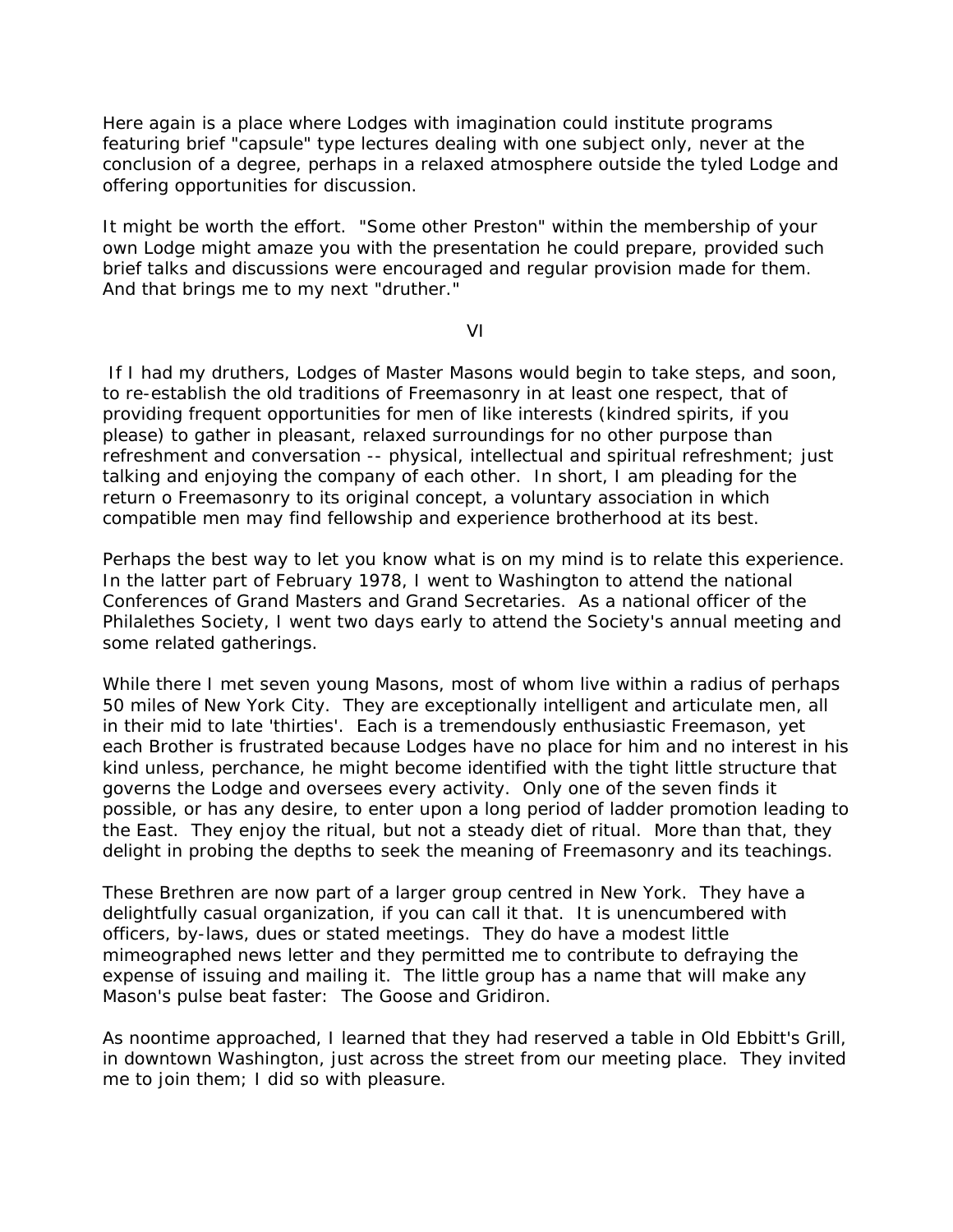Seated about the long table enjoying our "Dutch treat" luncheon, one of the Brethren asked me a question almost with a note of pathos in his voice. "Brother Smith", he said, "isn't there something in the Fraternity for Masons like us? SURELY THERE MUST BE SOMETHING BESIDES MEMORIZING AND RECITING."

We talked for more than two hours. It was one of the most stimulating experiences of my Masonic career. When we parted, we shook hands and I said to them, "Carry on!" Since then they have been writing to me and telling me of their activities.

Now do you understand what is on my mind? Here are some young Masons on fire with the true spirit of our ancient Craft but unwelcome within the "establishment" because they want to do something more challenging than memorize, and recite, and go to stated communications, and hear the minutes read, and vote to allow the bills.

Mt Brethren, it isn't possible, it isn't necessary, it isn't desirable that all Masons be just like us. I am totally in earnest when I say to you that I believe the resurgence of Freemasonry depends to a large extent on whether Lodge officers, prospective officers and Past Masters are able to divest themselves of that deadly notion that unless a Mason memorizes and recites and delivers lectures, or holds an office, or works in the craft, or carries chairs, or washes dishes in the kitchen, or sits on the sidelines watching and listening as others do these things, we have nothing to offer. We're going to have to use our imagination a bit; at least to turn our attention to some other avenues of activity.

I have just introduced you to some enthusiastic young Masons, all with a tremendous potential, that will be lost to us if we don't give them some encouragement and find a place for them in our scheme of things. It frightens me to reflect on how many more young Masons, just like the ones I met, might be found in North America - disappointed, disillusioned, but NOT taking the initiative to find something to take the place of Masonic Lodges that aren't really doing their job!

And incidentally, you might be impressed to know that as an indirect result of the pleasant social relationship enjoyed by these young Brethren several of their friends who were not Freemasons at first are Freemasons now.

Let me share with you some lines from Stephen Leacock that have long haunted me:

If I were founding a university, I would found first a smoking room; then when I had a little money I would found a dormitory; then after that, or probably with it, a decent reading room and a library. After that, if I still had more money that I couldn't use, I would hire a professor and get some textbooks.

Be sure to note Stephen Leacock's priorities. The smoking room came first; the professor and the textbooks, last.

Like it or not, my Brethren, the alehouse, the coffee house, the smoking room have a noble tradition in the history of Freemasonry. They got the Craft off to a good start; our ancestors on this side of the Atlantic banished them as too worldly and not